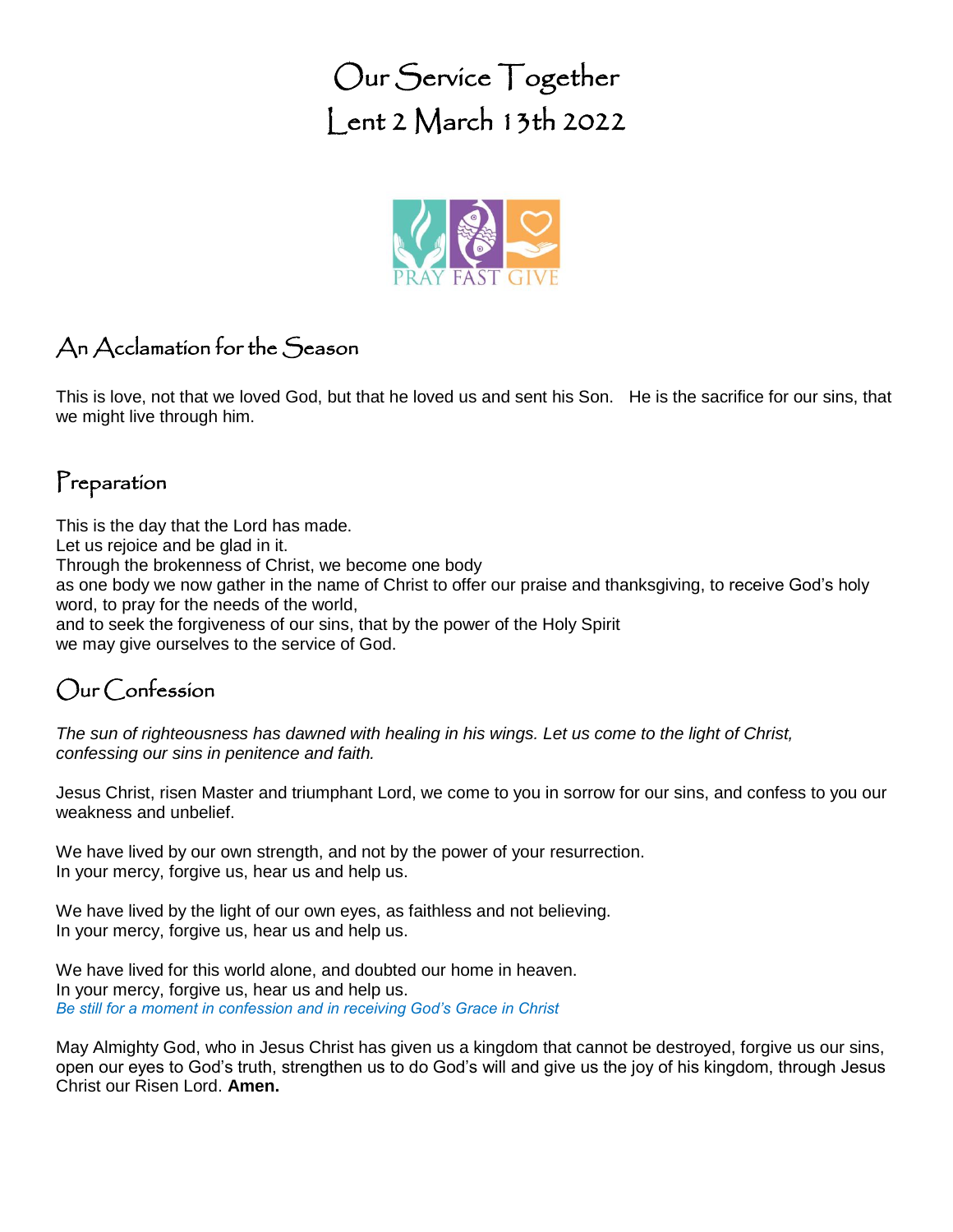# The opening prayer

The night has passed, and the day lies open before us; let us pray with one heart and mind.

*Silence is kept.*

As we rejoice in the gift of this new day, so may the light of your presence, O God, set our hearts on fire with love for you; now and for ever. Amen.

# The Psalmody Psalm 27 *We say the psalm aloud*

The Lord is my light and my salvation; whom then shall I fear?

The Lord is the strength of my life; of whom then shall I be afraid?

When the wicked, even my enemies and my foes, came upon me to eat up my flesh,

they stumbled and fell.

Though a host encamp against me, my heart shall not be afraid, and though there rise up war against me, yet will I put my trust in him.

One thing have I asked of the Lord and that alone I seek:

that I may dwell in the house of the Lord all the days of my life,

To behold the fair beauty of the Lord and to seek his will in his temple.

For in the day of trouble he shall hide me in his shelter;

in the secret place of his dwelling shall he hide me and set me high upon a rock.

And now shall he lift up my head above my enemies round about me;

Therefore, will I offer in his dwelling an oblation with great gladness;

I will sing and make music to the Lord.

Hear my voice, O Lord, when I call; have mercy upon me and answer me.

My heart tells of your word, 'Seek my face.' Your face, Lord, will I seek.

Hide not your face from me, nor cast your servant away in displeasure.

You have been my helper; leave me not, neither forsake me, O God of my salvation.

Though my father and my mother forsake me, the Lord will take me up.

Teach me your way, O Lord; lead me on a level path, because of those who lie in wait for me.

Deliver me not into the will of my adversaries, for false witnesses have risen up against me,

and those who breathe out violence.

I believe that I shall see the goodness of the Lord in the land of the living.

Wait for the Lord; be strong and he shall comfort your heart; wait patiently for the Lord.

Glory be to the Father, and to the Son: and to the Holy Ghost; as it was in the beginning, is now, and ever shall be: world without end. Amen.

# Scripture Reading Genesis 15.1-12 and 17-18

After these things the word of the Lord came to Abram in a vision, 'Do not be afraid, Abram, I am your shield; your reward shall be very great.' **<sup>2</sup>**But Abram said, 'O Lord God, what will you give me, for I continue childless, and the heir of my house is Eliezer of Damascus?' **<sup>3</sup>** And Abram said, 'You have given me no offspring, and so a slave born in my house is to be my heir.' **<sup>4</sup>** But the word of the Lord came to him, 'This man shall not be your heir; no one but your very own issue shall be your heir.' **<sup>5</sup>** He brought him outside and said, 'Look towards heaven and count the stars, if you are able to count them.' Then he said to him, 'So shall your descendants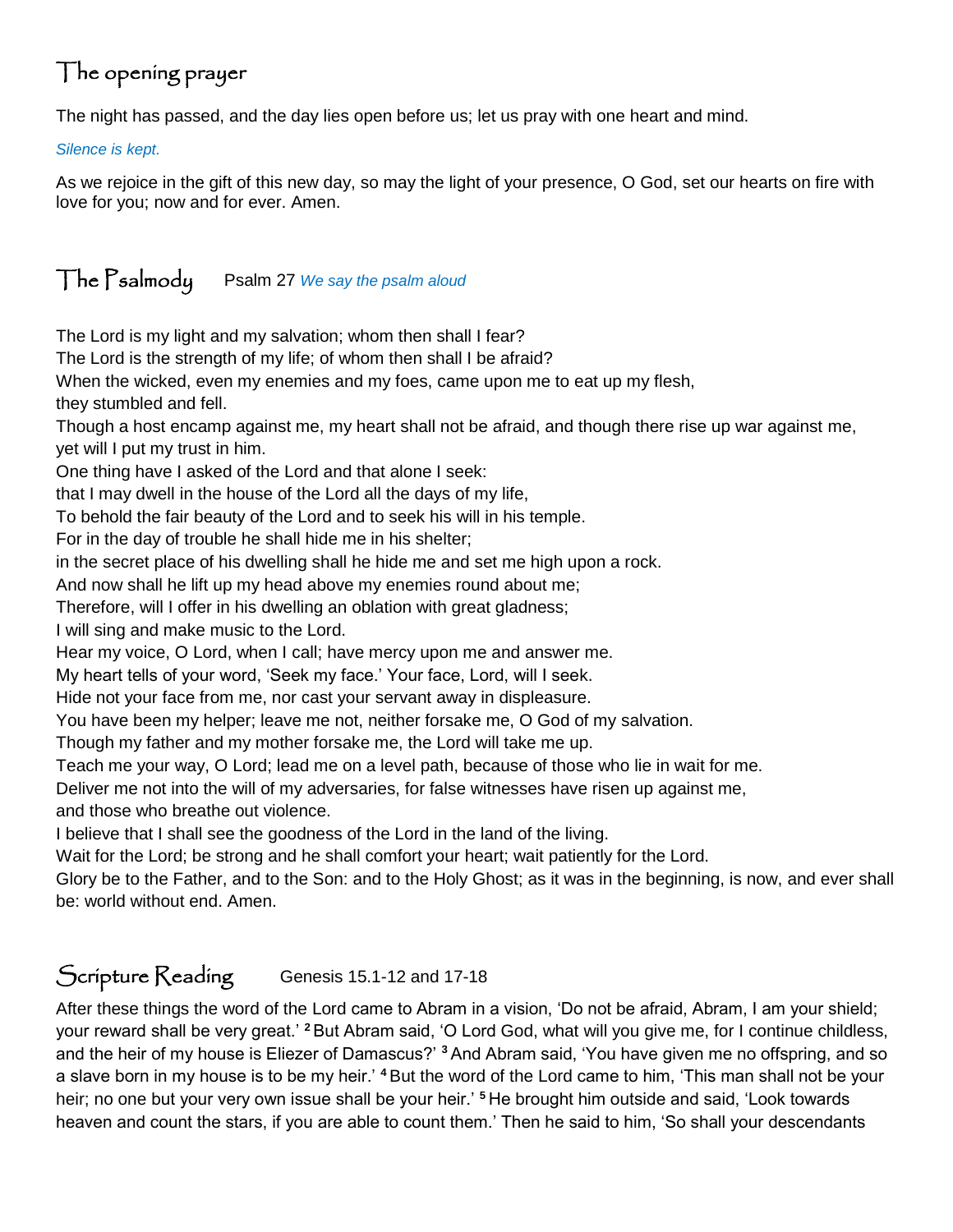be.' **<sup>6</sup>** And he believed the Lord; and the Lord reckoned it to him as righteousness.

**<sup>7</sup>** Then he said to him, 'I am the Lord who brought you from Ur of the Chaldeans, to give you this land to possess.' **<sup>8</sup>**But he said, 'O Lord God, how am I to know that I shall possess it?' **<sup>9</sup>** He said to him, 'Bring me a heifer three years old, a female goat three years old, a ram three years old, a turtle-dove, and a young pigeon.' **<sup>10</sup>** He brought him all these and cut them in two, laying each half over against the other; but he did not cut the birds in two. **<sup>11</sup>** And when birds of prey came down on the carcasses, Abram drove them away. **<sup>12</sup>** As the sun was going down, a deep sleep fell upon Abram, and a deep and terrifying darkness descended upon him.

**<sup>17</sup>** When the sun had gone down and it was dark, a smoking fire-pot and a flaming torch passed between these pieces. **<sup>18</sup>** On that day the Lord made a covenant with Abram, saying, 'To your descendants I give this land, from the river of Egypt to the great river, the river Euphrates,

*At the end of the reading we say:*

This is the word of the Lord. Thanks be to God.

# Gloria

Glory to God in the highest, and peace to his people on earth.

Lord God, heavenly King, almighty God and Father, we worship you, we give you thanks, we praise you for your glory.

Lord Jesus Christ, only Son of the Father, Lord God, Lamb of God, you take away the sin of the world: have mercy on us; you are seated at the right hand of the Father: receive our prayer.

For you alone are the Holy One, you alone are the Lord, you alone are the Most High, Jesus Christ, with the Holy Spirit, in the glory of God the Father. Amen.

## The Gospel Luke 13.31-35

At that very hour some Pharisees came and said to him, 'Get away from here, for Herod wants to kill you.' **<sup>32</sup>** He said to them, 'Go and tell that fox for me, "Listen, I am casting out demons and performing cures today and tomorrow, and on the third day I finish my work. **<sup>33</sup>** Yet today, tomorrow, and the next day I must be on my way, because it is impossible for a prophet to be killed away from Jerusalem." **<sup>34</sup>** Jerusalem, Jerusalem, the city that kills the prophets and stones those who are sent to it! How often have I desired to gather your children together as a hen gathers her brood under her wings, and you were not willing! **<sup>35</sup>** See, your house is left to you. And I tell you, you will not see me until the time comes when you say, "Blessed is the one who comes in the name of the Lord."'

*At the end of the reading we say:*

This is the word of the Lord. Thanks be to God.

### A Reflection for the day *Revd John Webb writes*

Our Psalm, Epistle and the Gospel all have one central theme – the visceral power of evil. St Paul says 'many live as enemies of the cross of Christ, I have often told you of them, and now I tell you even with tears in my eyes'. And Jesus speaks about his crucifixion and the destruction of Jerusalem in A.D. 70.

It seems that most of us take a positive view of the world and are reluctant to regard people as being evil. We have lived in relative peace and harmony in Europe since the last war which has faded in our memories and become something relegated to history books rather than a lived experience. The so-called Cold War which followed didn't really affect the average person – all they knew was the relative peace and security we enjoyed in Europe for almost eighty years. Most people probably didn't realise that the allied powers were still training hard and were an effective deterrent to any threat from the USSR. I know from personal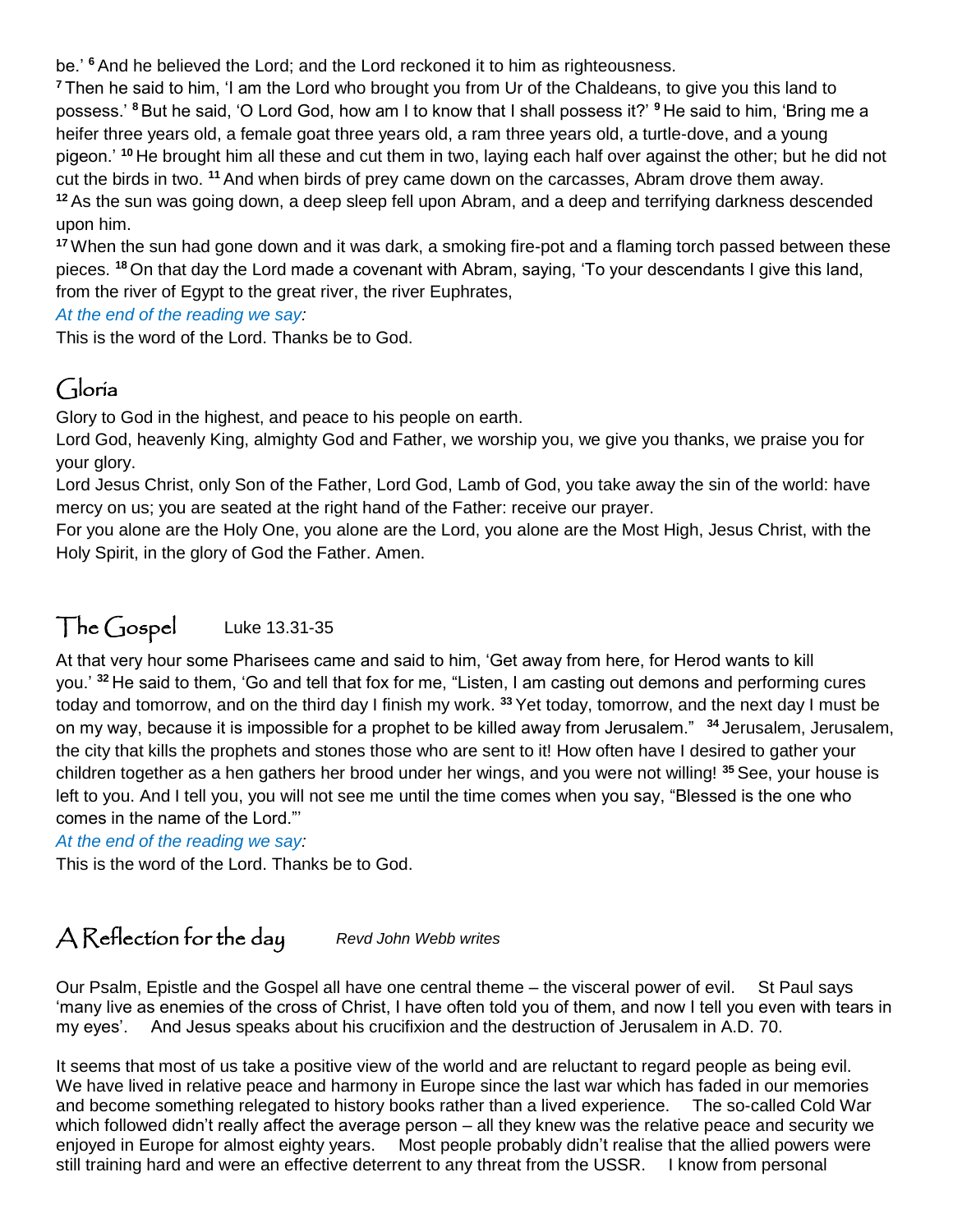experience that our armed forces in Germany took the threat of invasion very seriously and our success was that we never actually had to fight. I can't help wondering if, rather than withdrawing our troops from Germany, we had maintained our presence the present situation would never have developed. Hindsight is a wonderful thing!

With the coming of modern digital communications, we are no longer insulated by time and distance from the horrors of war and the plight of refugees. They are with us in our homes whenever we turn on the TV. We are in the fight with the soldiers and fleeing with the refugees.

We need to be constantly aware of evil at all levels of society. It is easy to assume that the Christian faith is a passport to ease and comfort. That God will be there to protect us from all danger, hardship and suffering. In reality it is quite the opposite, our faith is a pledge to service and possibly suffering as witnessed by the saints and martyrs down the ages. However, we are never on our own, it isn't about being abandoned – Christ has walked the path of suffering and rejection and has promised to be alongside us in our need. This has been clearly shown in the recent troubles by amazing acts of courage by the defending forces and the selfless generosity and compassion extended to the refugees. They are certainly suffering but they are by no means abandoned and we mustn't tire of finding other ways of supporting them.

As we continue on our Lenten journey the events in Ukraine are a stark reminder that our faith is a serious call to fight against the forces of evil wherever they show themselves and to respond with generosity in the support of those in need.

# The Creed

I believe in God, the Father almighty, creator of heaven and earth.

I believe in Jesus Christ, his only Son, our Lord, who was conceived by the Holy Spirit, born of the Virgin Mary, suffered under Pontius Pilate,

was crucified, died, and was buried; he descended to the dead.

On the third day he rose again; he ascended into heaven,

he is seated at the right hand of the Father,

and he will come to judge the living and the dead.

I believe in the Holy Spirit, the holy catholic Church,

the communion of saints, the forgiveness of sins,

the resurrection of the body, and the life everlasting.

Amen.

#### Prayers *We make our intercessions*

O God of peace, who has taught us that in quietness and confidence shall be our strength; help us, as we come into your presence, to be still and know that you are God.

In the power of the Spirit and in union with Christ let us pray to the Father.

As we travel through Lent let us pray for the coming of the Kingdom of God in our troubled world. *Lord in your mercy hear our prayer.*

Strengthen Bishop Ruth and those who seek to serve you in this diocese May they be filled with the Spirit and serve you as the first disciples. *Lord in your mercy hear our prayer.*

We pray for our Queen, the Prime Minister, Members of Parliament and all World leaders, that they may always seek to serve the best interests of those they represent. *Lord in your mercy hear our prayer.*